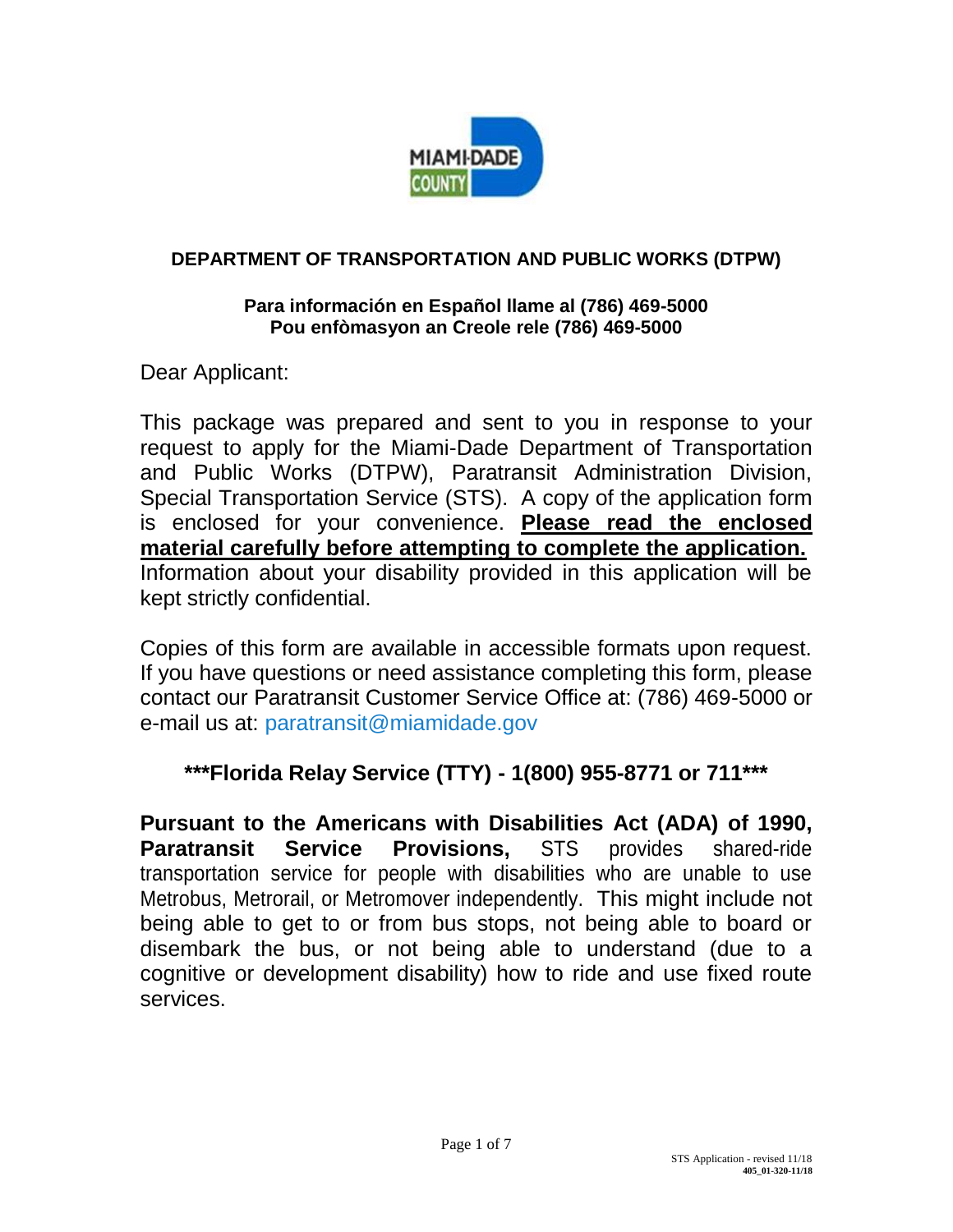To evaluate your eligibility for this service, please complete the application form and be as thorough as possible. It is important that all sections of the application are completed. If any sections are left blank, the form will not be accepted.

The DTPW goal is to continue to provide reliable and accessible transportation. All Miami-Dade County buses have lifts, ramps and the ability to lower their front end, easing access to the inside of the bus. Bus operators announce transfer points, designated points of interest, and route numbers. Priority seating for people with disabilities and the elderly is provided at the front of every bus. All Metrorail and Metromover stations are equipped with escalators and elevators, both of these services also provide priority seating. DTPW provides additional free and reduced fare services to the public including reduced fare permits, monthly and discount passes, golden and patriot passports.

# **PLEASE DO NOT MAIL YOUR COMPLETED APPLICATION CALL 786-469-5000 TO SCHEDULE AN APPOINTMENT**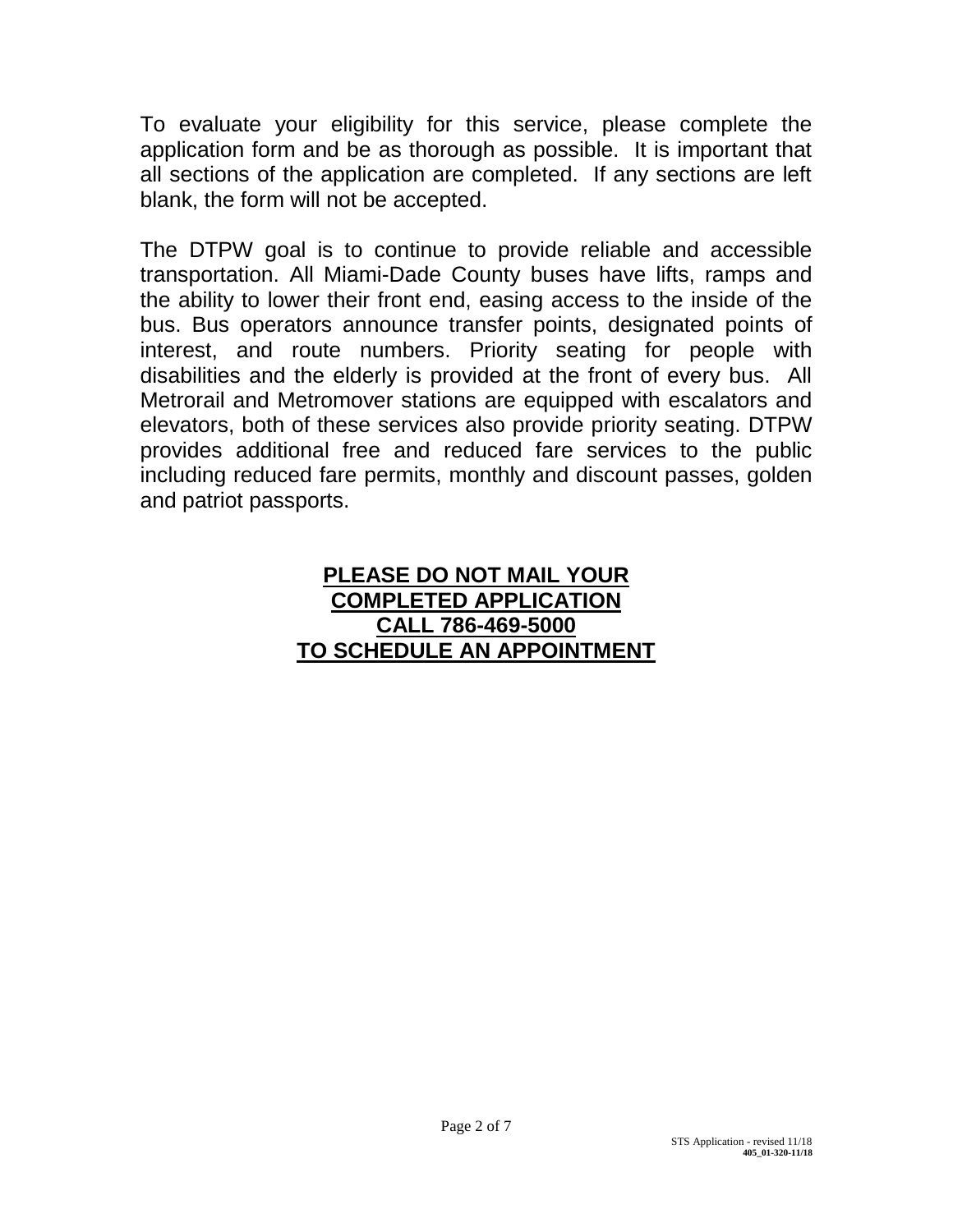# **INSTRUCTIONS:**

The applicant or an assistant must complete Parts I and II of the application. A Florida licensed-physician must complete and sign the MEDICAL VERIFICATION - PART III. Once you have this form completed and signed by your medical representative, **you must call Paratransit Customer Service Office at 786-469-5000 between 8:00 AM and 5:00 PM (Monday through Friday) to schedule an appointment for an in-person interview. Bring the original completed and signed application with you the day of your appointment.**

If you do not have any means of transportation, STS will be provided for you to attend the in-person interview. (Applicant rides fare free/companions pay \$3.50 STS fare each way).

It is recommended that you obtain from your medical representative objective medical documentation, which can substantiate your medical condition(s) and provide insight regarding your functional abilities or limitations when using the fixed route transportation system. If medical documentation is not attached to the application, we may request further documentation from your medical representative before a determination is made.

The STS Certification Unit will provide a determination within 21 days after an in-person interview has been conducted. You will receive a notification of the determination by mail. If you have not heard from us within 21 days, please call our Customer Service Office at 786-469-5000 and we will provide you with STS until your eligibility

determination is processed. Please note that in some instances, we may not be able to determine your eligibility without additional medical information. In such case, we may request further documentation from your medical representative. You will receive notification of the final determination by mail.

**All questions must be answered. Incomplete and/or unsigned application will not be accepted and may cause a delay in your eligibility determination. Application must have original signatures.**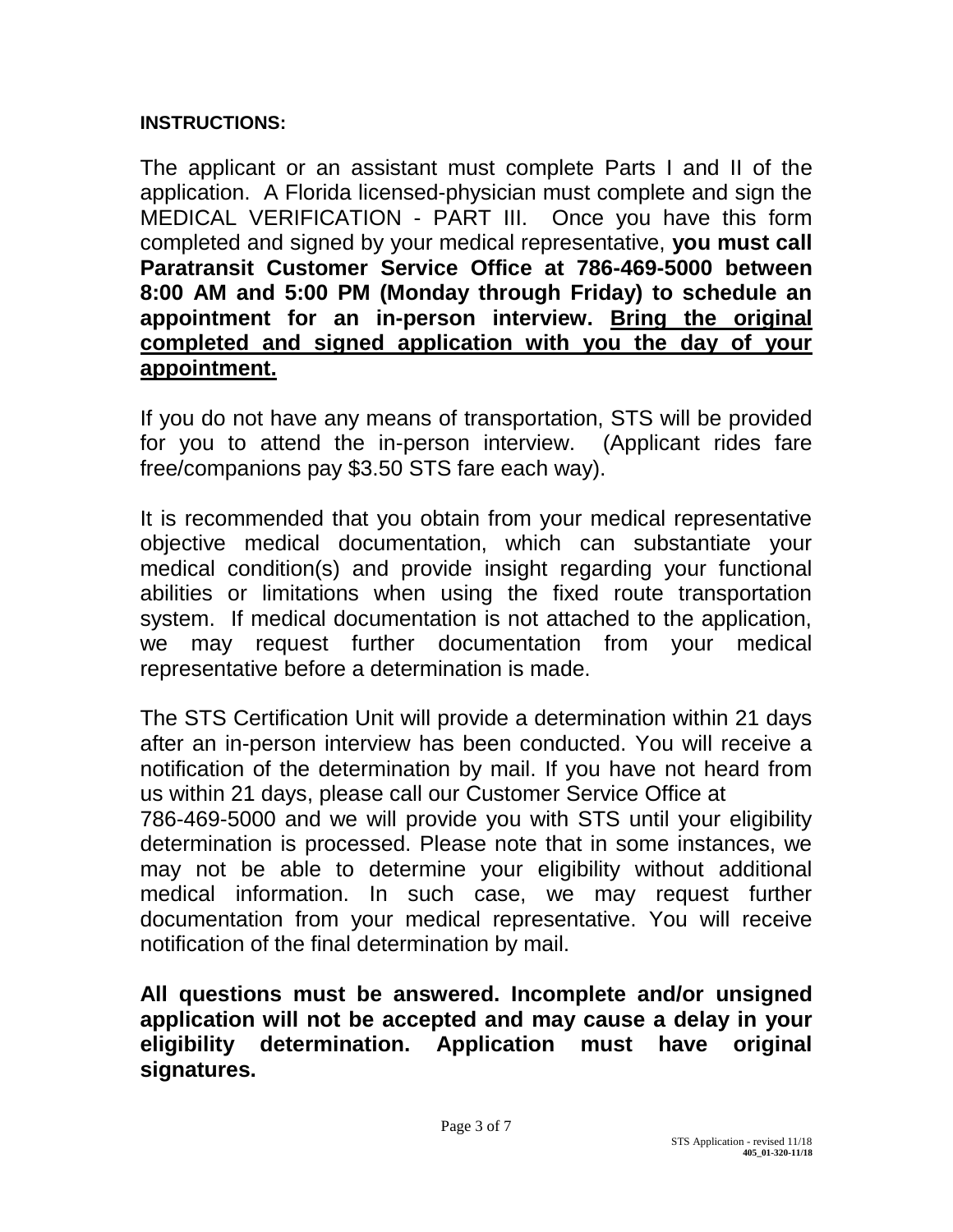### **MEDICAL VERIFICATION:** (*to be completed by a Florida licensed-physician)*

The ADA requires all public entities operating fixed-route transportation service for the general public to also provide complementary Paratransit service to persons unable to use the fixed-route system independently. The DTPW provides complementary Paratransit shared-ride service to individuals certified as per ADA Paratransit eligible. The applicant who has asked you to review and sign this form is applying to the DTPW to be considered eligible for Paratransit service. This application form will assist the DTPW to evaluate when and under what circumstances the applicant can use Metrobus, Metrorail, or Metromover service independently and when the applicant requires Paratransit service. STS shared-ride is intended only for those trips that the person cannot make on the Metrobus/Metrorail/Metromover system.

### **ADA GUIDELINES:**

Applicants shall be individually evaluated, and eligibility shall be based on a functional ability to use conventional public transportation: Metrobus, Metrorail, and Metromover. Functional inability to use public transportation includes the ADA guidelines described below:

- 1. The individual is unable, as a result of a physical or mental impairment (*including a vision impairment),* and without the assistance of another individual, *(except the operator of a wheelchair lift or other boarding device),* to board, ride, or disembark from an accessible bus or rail vehicle.
- 2. The individual needs the assistance of a wheelchair lift or other boarding assistance device and is able, with such assistance, to board, ride, and disembark from accessible transit vehicles.
- 3. The individual has a specific impairment-related condition which prevents the individual from traveling to or from: Metrobus; Metrorail; and/or Metromover stops/stations.

### **MEDICAL REPRESENTATIVE:**

In order to process this applicant's request to become a qualified STS rider, we require that the medical verification section of this form be completed and signed to expedite applicant STS determination. Please attach objective medical findings, which substantiate the disability(ies). Examples include:

**Electroencephalogram (EEG) or Neuropsychological Evaluation with FSIQ, Snellen (visual acuity) and/or Perimeter Chart (field of vision) Report(s), Elisa Western Blot result reading CD4 + counts, X-ray, MRI, or CAT scan Findings, Respiratory FVC/FEV1**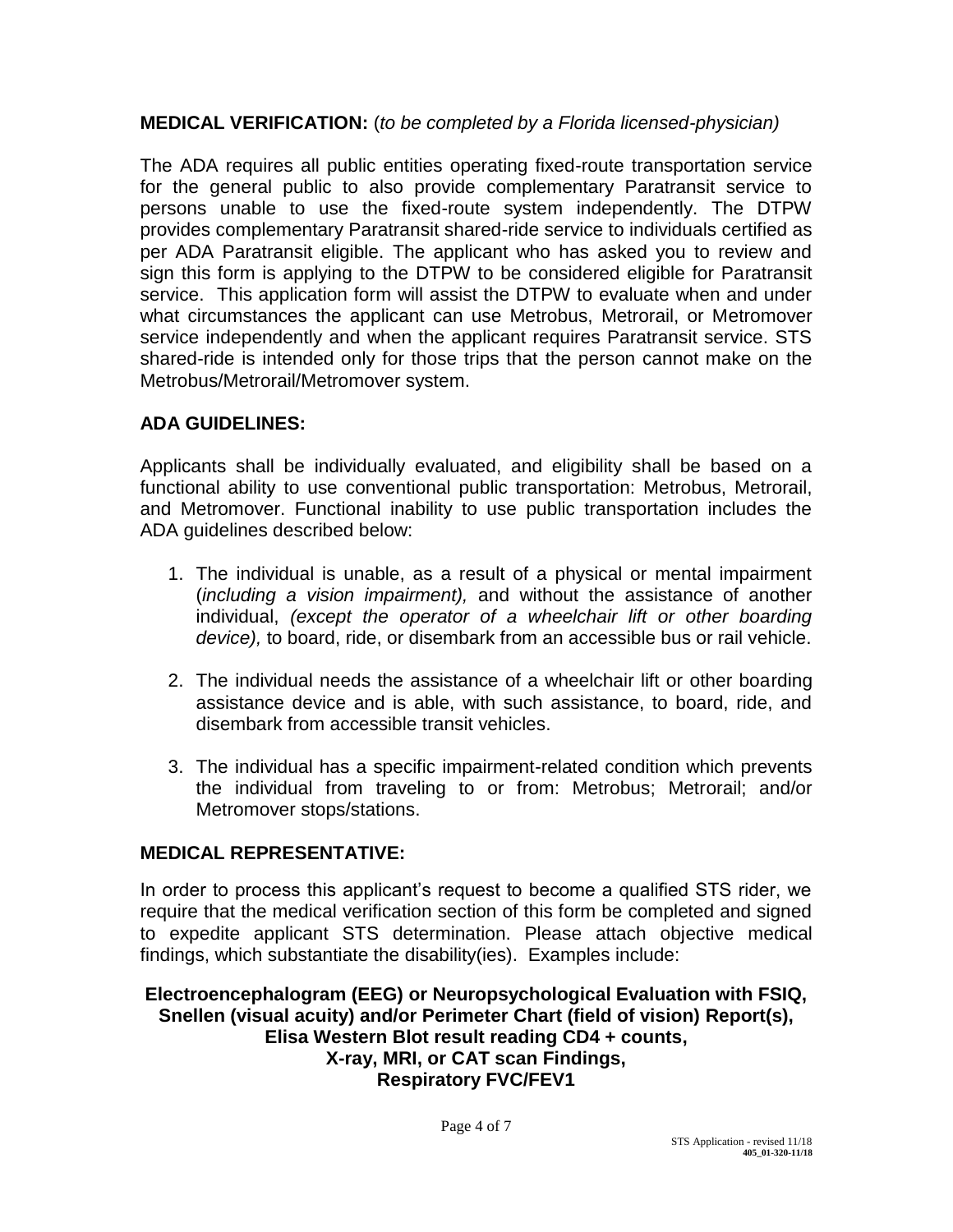**ID#:\_\_\_\_\_\_\_\_\_\_\_\_\_\_\_\_** 



#### **SPECIAL TRANSPORTATION SERVICE (STS) APPLICATION FORM**

#### **l. APPLICANT SECTION:**

| Receiving Medicaid: () Yes () No As of date: ___________ Medicaid. #: ____-____-_____                                                      |  |  |  |  |
|--------------------------------------------------------------------------------------------------------------------------------------------|--|--|--|--|
|                                                                                                                                            |  |  |  |  |
|                                                                                                                                            |  |  |  |  |
|                                                                                                                                            |  |  |  |  |
| <b>EMERGENCY CONTACT:</b>                                                                                                                  |  |  |  |  |
|                                                                                                                                            |  |  |  |  |
| If someone assisted the client to complete this form:                                                                                      |  |  |  |  |
| <b>ETHNICITY:</b> (for statistics only, optional)<br>[] White Non-Hispanic [] Black Non-Hispanic [] Hispanic [] other (specify): _________ |  |  |  |  |
| If you need to have information given to you in an accessible format, please specify:                                                      |  |  |  |  |

#### **II. APPLICANT'S RELEASE OF INFORMATION:**

**The following information is requested to evaluate when and under what circumstances the applicant can use the County Metrobus, Metrorail, or Metromover service and when STS, shared-ride, is required. I understand that the information about my disability contained in this application will be kept confidential and shared only with professionals involved in evaluating my eligibility. I certify that, to the best of my knowledge, the information in this form is true and correct. I understand that providing false or misleading information could result in my eligibility status being re-examined as well as prosecution to the maximum extend allowed by the laws of the State of Florida. I hereby authorize my medical representative to release any and all information required by the DTPW Paratransit Certification Enrollment Office regarding my medical condition for the purpose of determining my eligibility to use STS.**

| Applicant's Signature:                                                                                    | Date:                      |  |  |  |
|-----------------------------------------------------------------------------------------------------------|----------------------------|--|--|--|
| If applicant is unable to sign this form, he/she may have someone sign and certify on applicant's behalf. |                            |  |  |  |
|                                                                                                           |                            |  |  |  |
| Signing for applicant:                                                                                    | Date:                      |  |  |  |
| Print Name:                                                                                               | Relationship to applicant: |  |  |  |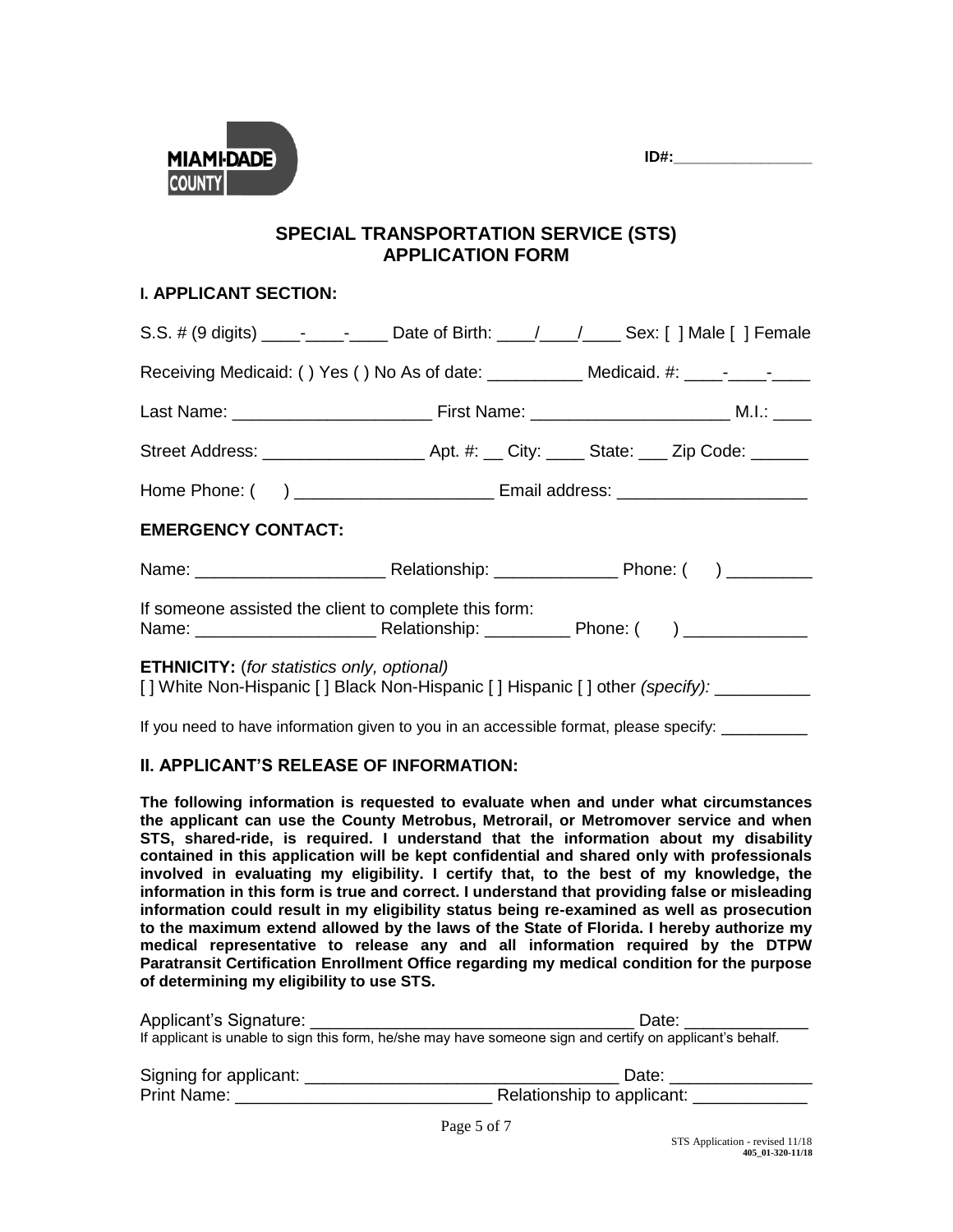#### **III. MEDICAL VERIFICATION:** *(to be completed by a Florida Licensed-Physician) \*\*\* Please attach pertinent medical documentation of disability(ies)\*\*\**

| A. Please describe the type and nature of the applicant's disability(ies) or impairment-<br>related condition(s) (Please be as specific as possible). _______________________ |                                                                                                                        |          |                                                                                                                                                                                                                                     |  |  |
|-------------------------------------------------------------------------------------------------------------------------------------------------------------------------------|------------------------------------------------------------------------------------------------------------------------|----------|-------------------------------------------------------------------------------------------------------------------------------------------------------------------------------------------------------------------------------------|--|--|
|                                                                                                                                                                               |                                                                                                                        |          |                                                                                                                                                                                                                                     |  |  |
|                                                                                                                                                                               |                                                                                                                        |          |                                                                                                                                                                                                                                     |  |  |
|                                                                                                                                                                               |                                                                                                                        |          |                                                                                                                                                                                                                                     |  |  |
|                                                                                                                                                                               |                                                                                                                        |          |                                                                                                                                                                                                                                     |  |  |
|                                                                                                                                                                               | <b>B.</b> Is this disability or impairment-related condition moderate to severe? [ ] Yes [ ] No                        |          |                                                                                                                                                                                                                                     |  |  |
|                                                                                                                                                                               | <b>C.</b> Is this disability: [ ] Permanent [ ] Temporary<br>If temporary, please provide dates: From: _______________ |          | <b>To:</b> the contract of the contract of the contract of the contract of the contract of the contract of the contract of the contract of the contract of the contract of the contract of the contract of the contract of the cont |  |  |
|                                                                                                                                                                               | <b>D.</b> Is this applicant receiving: [ ] Radiation/Chemo [ ] Dialysis                                                |          |                                                                                                                                                                                                                                     |  |  |
|                                                                                                                                                                               | <b>E.</b> Is this disability(ies) controlled by medication? [ ] Yes [ ] No                                             |          |                                                                                                                                                                                                                                     |  |  |
|                                                                                                                                                                               |                                                                                                                        |          |                                                                                                                                                                                                                                     |  |  |
|                                                                                                                                                                               |                                                                                                                        |          |                                                                                                                                                                                                                                     |  |  |
| following?                                                                                                                                                                    | <b>F.</b> According to your diagnosis and medical opinion can the applicant do any of the                              |          |                                                                                                                                                                                                                                     |  |  |
| Use the Bus system independently                                                                                                                                              |                                                                                                                        |          | [ ] Yes [ ] No                                                                                                                                                                                                                      |  |  |
| Walk to the bus stop<br>Wait for the bus                                                                                                                                      |                                                                                                                        |          | [ ] Yes [ ] No<br>[ ] Yes [ ] No                                                                                                                                                                                                    |  |  |
| See bus signs, stops and traffic signs                                                                                                                                        | Board the bus with assistance of a ramp or kneeling bus                                                                |          | $[$ $]$ Yes $[$ $]$ No<br>$[$ ] Yes $[$ ] No                                                                                                                                                                                        |  |  |
|                                                                                                                                                                               | Understand how to use bus (fare, orientation in the system)                                                            |          | [ ] Yes [ ] No                                                                                                                                                                                                                      |  |  |
|                                                                                                                                                                               | Transferring from one bus route to another or to Metrorail/Metromover [] Yes [] No                                     |          |                                                                                                                                                                                                                                     |  |  |
|                                                                                                                                                                               | What other limitation can you identify that would prevent the applicant from using public                              |          |                                                                                                                                                                                                                                     |  |  |
|                                                                                                                                                                               |                                                                                                                        |          |                                                                                                                                                                                                                                     |  |  |
| <b>Mobility Aid:</b><br>G.                                                                                                                                                    | [ ] Service Animal<br>[ ] Other: ____________                                                                          | [ ] Cane | [ ] None                                                                                                                                                                                                                            |  |  |
| If Wheelchair user type: [ ] Manual                                                                                                                                           | [ ] Motorized [ ] Scooter (Three wheeled)                                                                              |          |                                                                                                                                                                                                                                     |  |  |